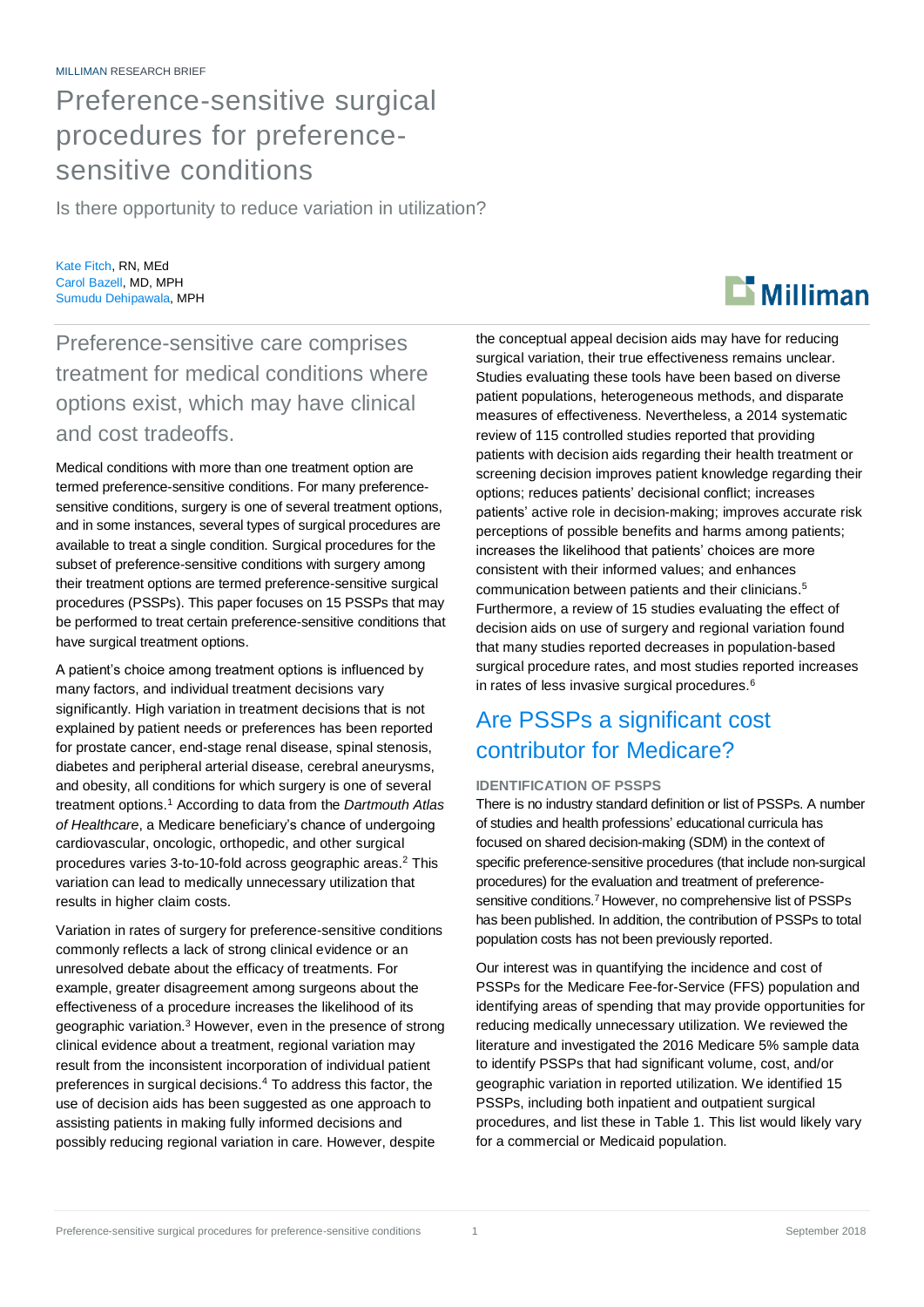| <b>TABLE 1: PSSPS FOR THE MEDICARE FEE-FOR-SERVICE POPULATION</b>                          |                                               |  |  |  |  |  |  |
|--------------------------------------------------------------------------------------------|-----------------------------------------------|--|--|--|--|--|--|
| <b>INPATIENT AND OUTPATIENT PSSP</b>                                                       | <b>INPATIENT-ONLY PSSP</b>                    |  |  |  |  |  |  |
| ARTHROSCOPY                                                                                | CORONARY ARTERY<br><b>BYPASS GRAFT (CABG)</b> |  |  |  |  |  |  |
| ARTHROPLASTY OTHER THAN HIP/KNEE                                                           | <b>HIP REPLACEMENT</b>                        |  |  |  |  |  |  |
| <b>BARIATRIC SURGERY</b>                                                                   | <b>SPINAL FUSION</b>                          |  |  |  |  |  |  |
| CARDIAC PACEMAKER/IMPI ANTABLE<br>CARDIOVERTER-DEFIBRILLATOR (ICD)<br><b>IMPI ANTATION</b> |                                               |  |  |  |  |  |  |
| CAROTID ARTERY REVASCULARIZATION                                                           |                                               |  |  |  |  |  |  |
| <b>CHOLECYSTECTOMY</b>                                                                     |                                               |  |  |  |  |  |  |
| <b>HYSTERECTOMY</b>                                                                        |                                               |  |  |  |  |  |  |
| KNFF RFPI ACFMENT*                                                                         |                                               |  |  |  |  |  |  |
| <b>LAMINECTOMY</b>                                                                         |                                               |  |  |  |  |  |  |
| PERCUTANEOUS TRANSLUMINAL CORONARY<br>ANGIOPLASTY (PTCA)                                   |                                               |  |  |  |  |  |  |
| PERIPHERAL VESSEL REVASCULARIZATION                                                        |                                               |  |  |  |  |  |  |
| <b>TRANSURETHRAL RESECTION OF</b><br>PROSTATE (TURP)                                       |                                               |  |  |  |  |  |  |

\*Removed from the hospital Outpatient Prospective Payment System (OPPS) inpatient-only list in CY 2018.

### **IDENTIFICATION OF POTENTIALLY AVOIDABLE PSSPS**

Considering the unexplained variation in utilization of PSSPs, it is evident that a portion of PSSPs could be avoided if alternative non-surgical treatments or less invasive surgical procedures were provided instead. However, some PSSPs are not avoidable because of the emergency nature of the clinical presentation of the patient or other characteristics of the

individual case. For purposes of identifying the subset of PSSPs for which a portion could be considered potentially avoidable, we excluded:

- Procedures following an inpatient-to-inpatient hospital transfer
- Inpatient or outpatient procedures immediately following emergency care
- Inpatient procedures performed primarily for the treatment of cancer
- Procedures performed to support other major procedures performed in the same operative session

In each of the clinical circumstances above, we believe it is unlikely that the PSSPs could be avoided. We refer to the subset of PSSPs following the exclusion of the specified procedures as potentially avoidable PSSPs.

**INCIDENCE OF PSSPS IN THE MEDICARE FFS POPULATION** Using the 2016 Medicare FFS 5% sample data, we identified all inpatient and outpatient PSSPs using specified Healthcare Common Procedure Coding System (HCPCS) codes; International Classification of Diseases, 10th Revision, Procedure Coding System (ICD-10-PCS) codes; Medicare Severity Diagnosis Related Groups (MS-DRGs); revenue codes; place of service codes: and claim source inpatient admission codes (coding logic available upon request). Table 2 displays the 2016 utilization of PSSPs and potentially avoidable PSSPs in the Medicare 5% sample data based on the defined exclusion criteria.

| TABLE 2: 2016 UTILIZATION OF PSSPS AND POTENTIALLY AVOIDABLE PSSPS IN THE MEDICARE 5% SAMPLE |  |
|----------------------------------------------------------------------------------------------|--|
|----------------------------------------------------------------------------------------------|--|

|                                                   | <b>INPATIENT PSSPS</b><br><b>PER 1.000</b><br><b>BENEFICIARIES</b><br><b>PER YEAR</b> | <b>PERCENT OF</b><br><b>INPATIENT PSSPS</b><br><b>THAT ARE</b><br><b>POTENTIALLY</b><br><b>AVOIDABLE</b> | <b>OUTPATIENT</b><br><b>PSSPS PER 1.000</b><br><b>BENEFICIARIES</b><br><b>PER YEAR</b> | PERCENT OF<br><b>OUTPATIENT</b><br><b>PSSPS THAT ARE</b><br><b>POTENTIALLY</b><br><b>AVOIDABLE</b> | <b>TOTAL PSSPS</b><br><b>PER 1,000</b><br><b>BENEFICIARIES</b><br><b>PER YEAR</b> | PERCENT OF<br><b>TOTAL PSSPS</b><br><b>THAT ARE</b><br><b>POTENTIALLY</b><br><b>AVOIDABLE</b> |
|---------------------------------------------------|---------------------------------------------------------------------------------------|----------------------------------------------------------------------------------------------------------|----------------------------------------------------------------------------------------|----------------------------------------------------------------------------------------------------|-----------------------------------------------------------------------------------|-----------------------------------------------------------------------------------------------|
| <b>TOTAL</b>                                      | 50.91                                                                                 | 50%                                                                                                      | 25.29                                                                                  | 99%                                                                                                | 76.20                                                                             | 66%                                                                                           |
| ARTHROSCOPY                                       | 0.01                                                                                  | $0\%$                                                                                                    | 3.93                                                                                   | 100%                                                                                               | 3.94                                                                              | 99%                                                                                           |
| ARTHROPLASTY<br>OTHER THAN HIP/KNEE               | 1.76                                                                                  | 89%                                                                                                      | 1.09                                                                                   | 100%                                                                                               | 2.84                                                                              | 93%                                                                                           |
| <b>BARIATRIC SURGERY</b>                          | 0.79                                                                                  | 77%                                                                                                      | 0.01                                                                                   | 95%                                                                                                | 0.80                                                                              | 77%                                                                                           |
| CABG                                              | 2.37                                                                                  | 40%                                                                                                      | $\mathcal{R}$                                                                          | $\star$                                                                                            | 2.37                                                                              | 40%                                                                                           |
| CARDIAC PACEMAKER/<br><b>ICD IMPLANTATION</b>     | 3.04                                                                                  | 15%                                                                                                      | 4.73                                                                                   | 99%                                                                                                | 7.78                                                                              | 66%                                                                                           |
| <b>CAROTID ARTERY</b><br><b>REVASCULARIZATION</b> | 1.94                                                                                  | 62%                                                                                                      | 0.27                                                                                   | 99%                                                                                                | 2.21                                                                              | 66%                                                                                           |
| CHOLECYSTECTOMY                                   | 2.52                                                                                  | 11%                                                                                                      | 2.46                                                                                   | 99%                                                                                                | 4.99                                                                              | 54%                                                                                           |
| <b>HIP REPLACEMENT</b>                            | 7.12                                                                                  | 68%                                                                                                      | $\star$                                                                                | $\star$                                                                                            | 7.12                                                                              | 68%                                                                                           |
| <b>HYSTERECTOMY</b>                               | 0.64                                                                                  | 44%                                                                                                      | 0.65                                                                                   | 100%                                                                                               | 1.29                                                                              | 73%                                                                                           |
| <b>KNEE REPLACEMENT</b>                           | 9.73                                                                                  | 97%                                                                                                      | $\star$                                                                                | $\star$                                                                                            | 9.73                                                                              | 97%                                                                                           |
| LAMINECTOMY                                       | 2.71                                                                                  | 10%                                                                                                      | 1.99                                                                                   | 100%                                                                                               | 4.70                                                                              | 48%                                                                                           |
| PERIPHERAL VESSEL<br><b>REVASCULARIZATION</b>     | 8.22                                                                                  | 12%                                                                                                      | 5.78                                                                                   | 99%                                                                                                | 14.00                                                                             | 48%                                                                                           |
| <b>PTCA</b>                                       | 5.09                                                                                  | 11%                                                                                                      | 3.17                                                                                   | 97%                                                                                                | 8.26                                                                              | 44%                                                                                           |
| <b>SPINAL FUSION</b>                              | 4.55                                                                                  | 90%                                                                                                      | $\mathcal{R}$                                                                          | $\star$                                                                                            | 4.55                                                                              | 90%                                                                                           |
| <b>TURP</b>                                       | 0.41                                                                                  | $0\%$                                                                                                    | 1.22                                                                                   | 99%                                                                                                | 1.63                                                                              | 74%                                                                                           |

\*Most procedure codes are on the hospital OPPS inpatient-only list and not paid by Medicare FFS in the outpatient setting.

**Note**: Sample included 1,700,819 Medicare beneficiaries.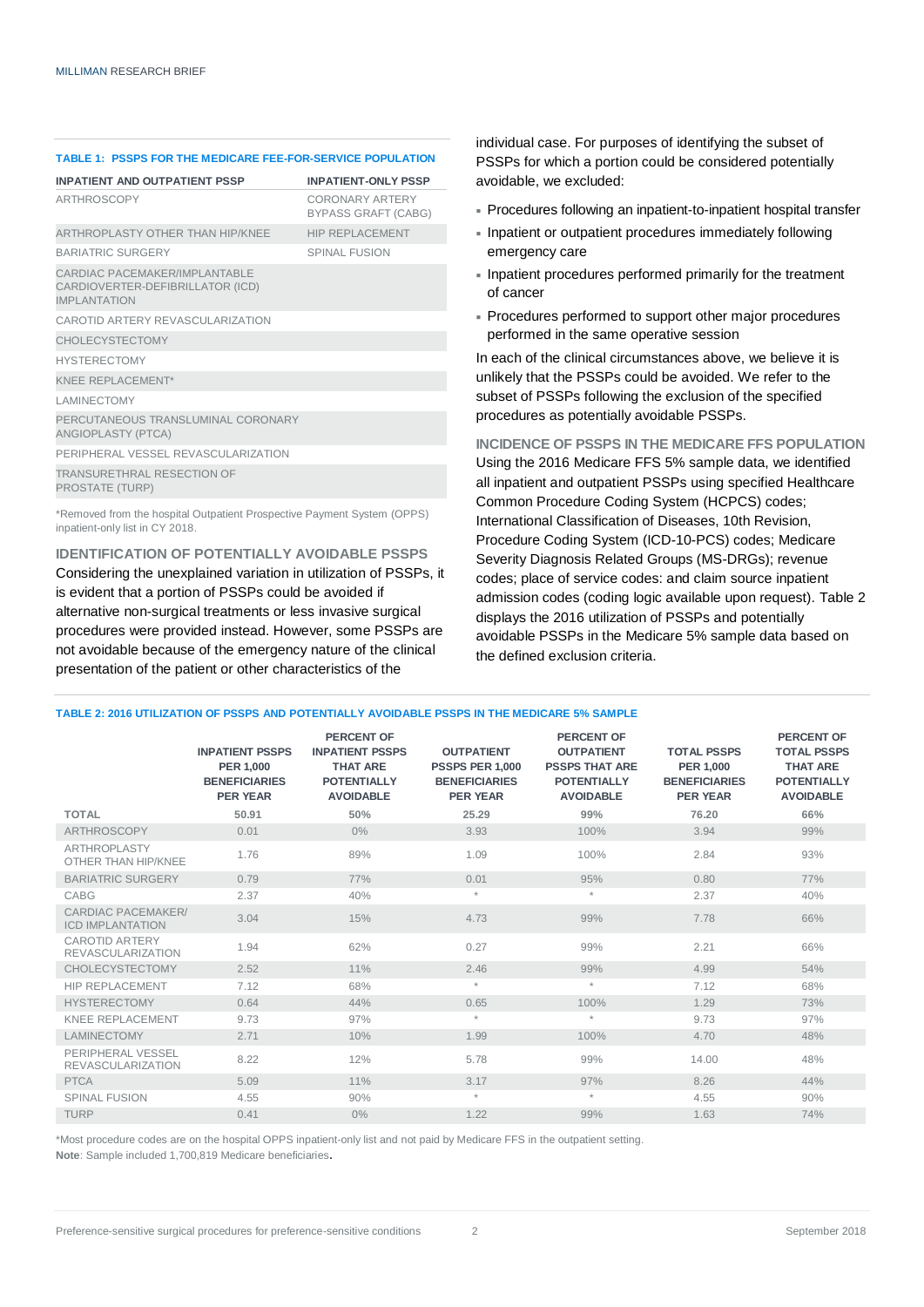#### **COST OF POTENTIALLY AVOIDABLE PSSPS**

A significant portion of Medicare FFS spending is driven by potentially avoidable PSSPs, approximately 6.4% of total annual allowed Medicare FFS costs as displayed in Table 3.

**TABLE 3: 2016 COST OF POTENTIALLY AVOIDABLE PSSPS IN THE MEDICARE 5% SAMPLE**

The PSSP cost includes all facility and professional claims on the day of the surgery for outpatient PSSPs, and all facility and professional claims during the period of hospitalization for inpatient PSSPs.

#### **AVERAGE ALLOWED COST PER POTENTIALLY AVOIDABLE PSSP PER MEMBER PER YEAR (PMPY) CONTRIBUTION OF POTENTIALLY AVOIDABLE PSSPS % OF TOTAL MEDICARE FFS ALLOWED PMPY CONTRIBUTED BY POTENTIALLY AVOIDABLE PSSPS INPATIENT OUTPATIENT INPATIENT OUTPATIENT TOTAL TOTAL TOTAL \$592.20 \$227.16 \$819.36 6.39%** ARTHROSCOPY | N/A | \$3,092 | N/A | \$12.12 | \$12.12 | 0.09% ARTHROPLASTY ARTHROPLASTY \$20,171 \$6,044 \$31.56 \$6.48 \$38.04 0.30% BARIATRIC SURGERY \$18,675 \$8,513 \$11.28 \$0.12 \$11.40 \$11.40 0.09% CABG | \$41,010 | \* | \$39.00 | \* | \$39.00 | 0.30% CARDIAC PACEMAKER/ ICD IMPLANTATION \$29,737 \$17,478 \$13.92 \$82.08 \$96.00 0.75% CAROTID ARTERY CAROTID ARTERY (\$12,172 | \$2,447 | \$14.52 | \$0.60 | \$15.12 | 0.12% CHOLECYSTECTOMY \$17,293 \$5,040 \$4.92 \$12.24 \$17.16 0.13% HIP REPLACEMENT \$19,655 \* \$95.52 \* \$95.52 0.75% HYSTERECTOMY | \$11,835 | \$8,365 | \$3.36 | \$5.40 | \$8.76 | 0.07% KNEE REPLACEMENT \$19,162 \* \$180.72 \* \$180.72 \$180.72 1.41% LAMINECTOMY \$17,050 \$7,971 \$4.56 \$15.72 \$20.28 0.16% PERIPHERAL VESSEL PERIPHERAL VESSEL | \$23,783 | \$8,841 | \$24.00 | \$50.52 | \$74.52 | 0.58% PTCA | \$20,639 | \$11,882 | \$11.04 | \$36.48 | \$47.52 | 0.37% SPINAL FUSION \$38,466 \* \$157.80 \* \$157.80 \* \$157.80 \$157.80 \$1.23% TURP | N/A | \$4,506 | N/A | \$5.40 | \$5.40 | 0.04%

\*Most procedure codes are on the hospital OPPS inpatient-only list and not paid by Medicare FFS in the outpatient setting. **Note**: Total PMPY for the study population was \$12,786.48.

## What is a feasible reduction to expect for potentially avoidable PSSPs?

Only a portion of PSSPs can be reduced, although the literature provides no evidence for the amount of reduction that is feasible and clinically appropriate across PSSPs. Nevertheless, the potential for cost savings from avoiding some PSSPs is likely related to an organization's current PSSP rates compared to the rates of others. The opportunity to achieve cost savings can be identified by the organization's relative performance that reflects differences that are unexplained by patient need. For example, knee osteoarthritis and back pain due to disc herniation can be treated with analgesics, physical therapy, or surgery. In 2015, the 10th and 90th percentile statespecific rates of inpatient back surgeries per 1,000 Medicare FFS beneficiaries compared to the national average were 0.65 and 1.36, while the corresponding values for knee replacement were 0.80 and 1.39.<sup>8</sup> This means that five states performed 35% or fewer back surgeries and 20% or fewer knee replacements than the national average, while five states performed 36% and 39% more back surgeries and knee replacements, respectively, than the national average. Similarly, symptoms of coronary artery disease can be managed with several treatment modalities, including

medications or coronary artery revascularization procedures, including coronary artery bypass grafting (CABG). The 10th and 90th percentiles of state-specific rates of CABG surgery per 1,000 beneficiaries compared to the national average were 0.68 and 1.35, respectively. Note that the CABG surgery example percentile values are ratios relative to the national average for the PSSP, not actual state performance rates. The state geographic variation in rates of inpatient procedures between the 10th and 90th percentiles is significant, reflecting a large amount of regional practice variation. We are using the 10th and 90th percentiles as the illustrative boundaries because they are not at the extremes of state performance.

SDM, characterized as a linchpin of patient-centered care, provides patients with a balanced review of conservative and invasive treatment options, and its greatest impact is expected to be on the treatment of preference-sensitive conditions.<sup>9</sup> Studies of orthopedic and other conditions for which surgery is an option have shown that greater patient involvement in the decision-making process leads to increased knowledge, more accurate risk perception, greater likelihood of receiving care aligned with patient values, and higher patient satisfaction with the outcome of treatment procedures.<sup>10,11,12</sup> Moreover, studies demonstrate the potential for wider adoption of SDM to reduce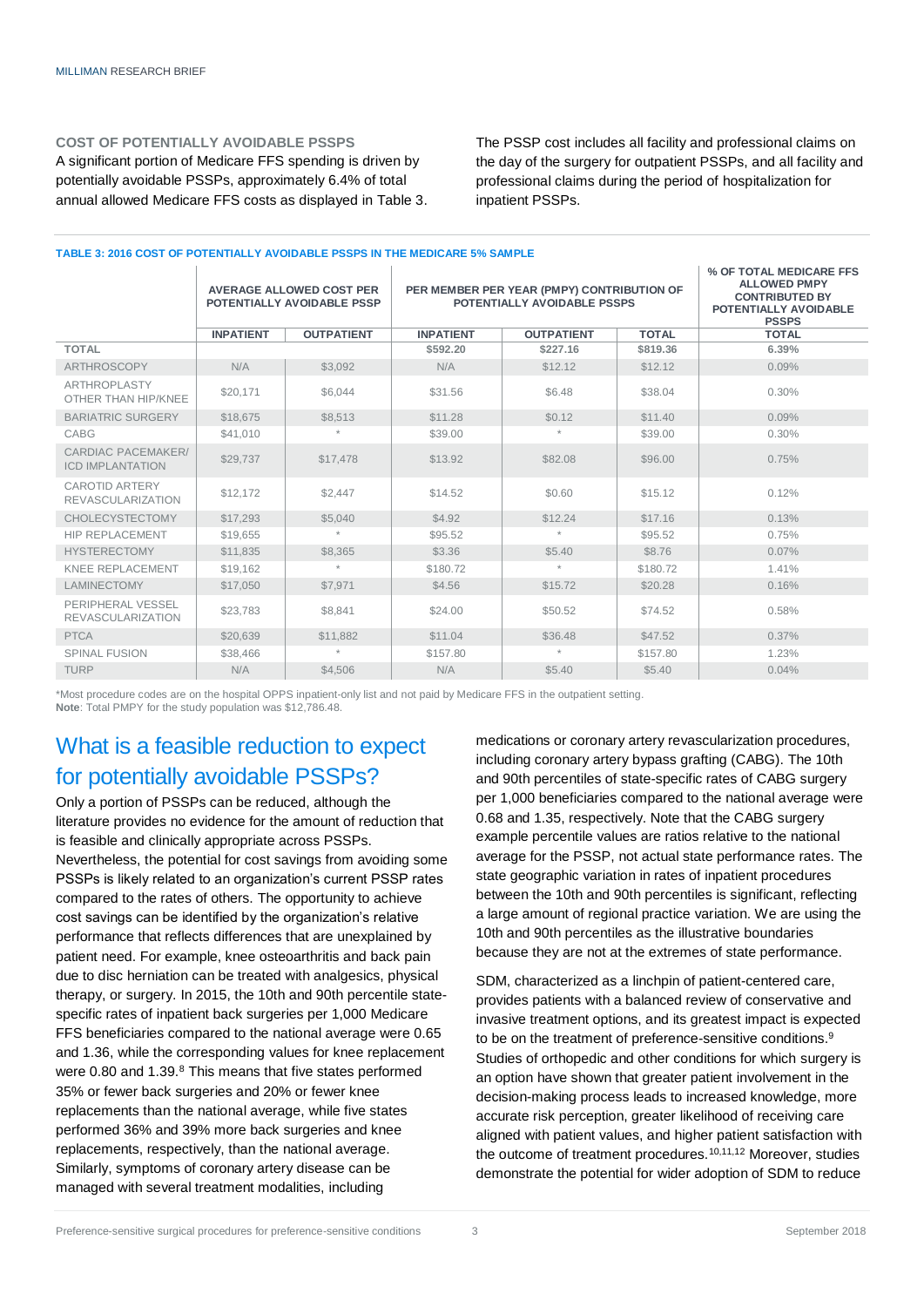healthcare costs because as many as 20% of patients who participate in SDM typically choose less invasive surgical options and more conservative treatment than do patients who do not use decision aids.<sup>13</sup> While few studies have specifically measured the effects of the use of decision aids on the rates of surgery and healthcare costs, the introduction of decision aids at Group Health for hip and knee osteoarthritis was associated with 26% fewer hip replacement surgeries, 38% fewer knee replacements, and 12% to 21% lower costs over six months.<sup>14</sup>

It is possible that use of SDM that leads to a patient's choice of a less invasive treatment at one point in time may simply result in delaying the PSSP until a later time. Thus, the SDM-related short-term observed reductions in utilization and cost may not persist over the long term, especially for certain conditions like joint replacement. For example, about 7.5 years after diagnosis of knee osteoarthritis, patients who had intra-articular hyaluronic acid injections delayed total knee replacement for about 220 days.<sup>15</sup> In the Group Health study of decision aids for hip and knee osteoarthritis previously cited, a review of records over a historical period showed that the large majority of patients who chose to undergo elective knee and hip replacement procedures did so within the first 180 days after an orthopedic visit, the length of the study period. However, given the natural history of arthritis and the short follow-up period, the authors could not exclude the possibility that the use of decision aids only delayed the joint replacement surgery because patients may have later reversed their decision. Nevertheless, a delay in joint replacement surgery could benefit some patients by reducing the need for future repeat operations resulting from prosthesis failure.<sup>16</sup>

A recent review of studies published between 1990 and 2015 about SDM and the choice of elective surgery found variable effects of SDM on treatment preference.<sup>17</sup> While numerous studies showed a decrease in choice of surgery with the use of SDM (for example, a 26% to 38% reduction in patients choosing joint replacement surgery and a 22% reduction in patients choosing discectomy surgery), a number of other studies indicated a lack of significant difference in treatment choice with use of SDM. Other studies have identified challenges to widespread SDM implementation, including physicians' concerns over an increased time commitment for SDM and their

prioritization of paid activities; surgeons' beliefs they are already using SDM; clinicians lack of knowledge about how to conduct SDM; a provider's bias toward medical or surgical treatment based on the physician's specialty; and established clinic workflow patterns.<sup>18,19</sup> Lastly, a recent Cochrane review concluded that it is uncertain whether any interventions for increasing the use of SDM by healthcare professionals are effective because the certainty of the evidence is low.<sup>20</sup> Based on the totality of these findings, the impact of the use of SDM on the utilization of PSSPs is likely to vary across preferencesensitive conditions and physicians' practices.

More recently, based on the first 12 months of experience with an employer-sponsored Center of Excellence (CoE) program that steers members toward demonstrated, high-quality systems that prioritize quality, efficiency, and appropriate utilization, 15% of patients referred for total joint replacement did not proceed with surgery.<sup>21</sup> Similarly, 30% to 50% of candidates for spine surgery referred and reviewed by a CoE in the program were counseled against surgery and provided with an alternative plan of care. SDM may also increase the percentage of patients choosing less invasive and costly surgical alternatives for treatment of preference-sensitive conditions, such as the selection of percutaneous transluminal coronary angioplasty (PTCA) instead of CABG for coronary revascularization.

Lastly, for patients who elect to undergo a PSSP, a shift of the procedure from the inpatient to the outpatient setting, when feasible and clinically appropriate, may lead to cost savings. For example, in 2018, Medicare removed total knee replacement from the OPPS inpatient-only list and set an outpatient facility payment for the PSSP that is about 14% less than the inpatient prospective payment system (IPPS) payment for patients without major complications or comorbidities (the surgeon's payment is the same, regardless of the site-ofservice). For other PSSPs that were performed and paid by Medicare in both settings in 2016, the outpatient per-procedure cost, including professional services, is generally 30% to 50% of the cost of the procedure in the inpatient setting, as displayed in Table 3 on page 3.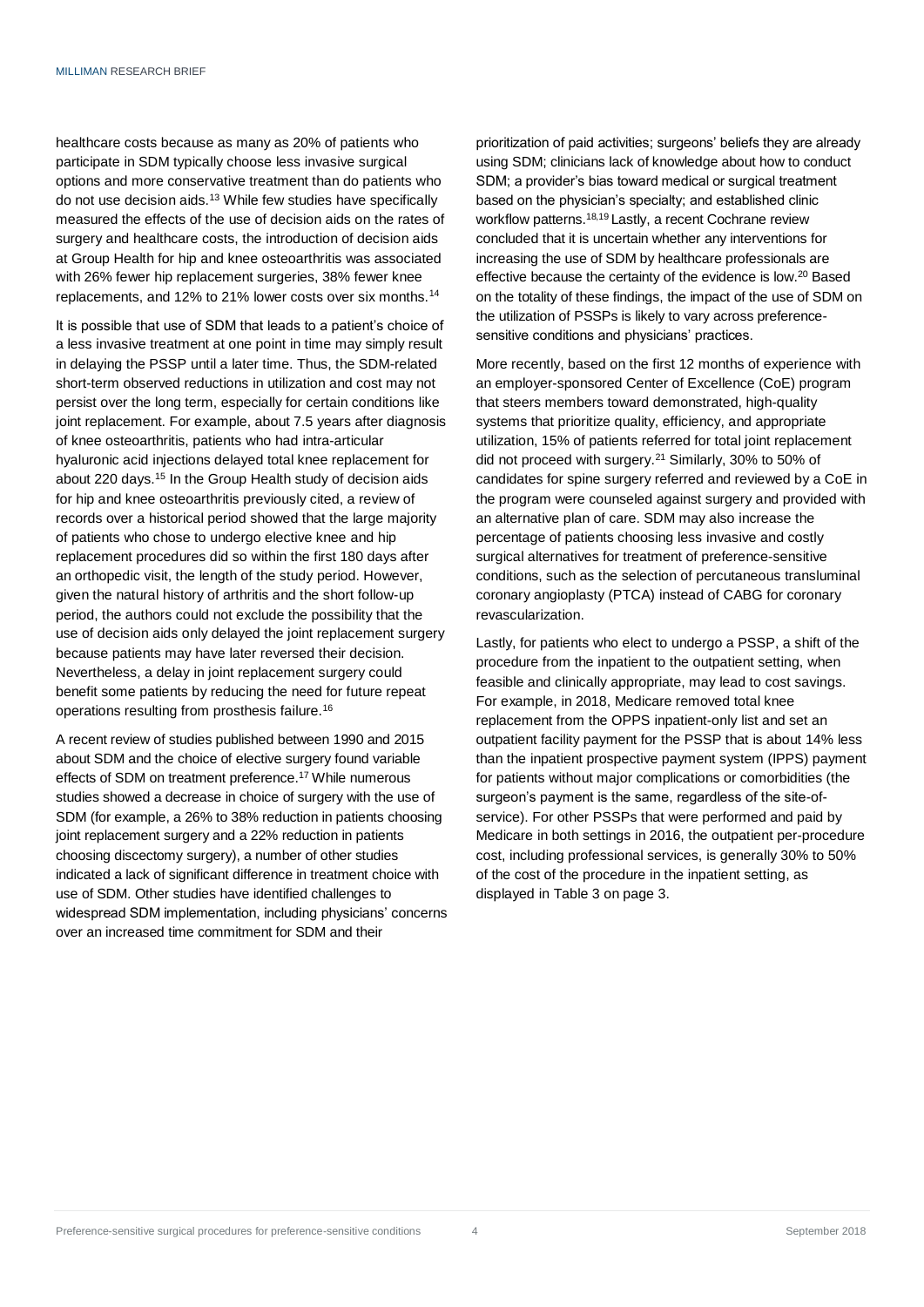## **Conclusion**

Reducing utilization of potentially avoidable PSSPs through patients' choices of less invasive treatment options for preference-sensitive conditions provides an opportunity for cost savings. The potentially avoidable surgeries for the 15 PSSPs included in this analysis contribute 6.4% of the total annual FFS costs for the beneficiaries represented in the Medicare 5% sample data. The potential magnitude of the cost savings from changes in PSSP utilization likely depends upon the organization's current rates of PSSPs in comparison to similar organizations, as there is currently substantial geographic variation in these rates that is not explained by patient needs or preferences. As a first step, Medicare Advantage plans and accountable care organizations (ACOs) should evaluate the incidence and costs associated with PSSPs for their populations and examine regional differences in surgery rates. Comparing rates among regions should, at a minimum, incorporate demographic adjustment for differences in age, sex, and race, and possibly include adjustment for the prevalence of chronic conditions. We plan to develop demographically adjusted benchmarks for utilization of these PSSPs in the Medicare FFS population, which organizations can use to benchmark their performance and identify targets for feasible reductions in potentially avoidable PSSPs.

# $\mathbf{E}$  Milliman

Milliman is among the world's largest providers of actuarial and related products and services. The firm has consulting practices in life insurance and financial services, property & casualty insurance, healthcare, and employee benefits. Founded in 1947, Milliman is an independent firm with offices in major cities around the globe.

#### [milliman.com](http://www.milliman.com/)

**CONTACT** Kate Fitch [kate.fitch@milliman.com](mailto:kate.fitch@milliman.com)

Carol Bazell [carol.bazell@milliman.com](mailto:carol.bazell@milliman.com)

Sumudu Dehipawala [sumudu.dehipawala@milliman.com](mailto:sumudu.dehipawala@milliman.com)